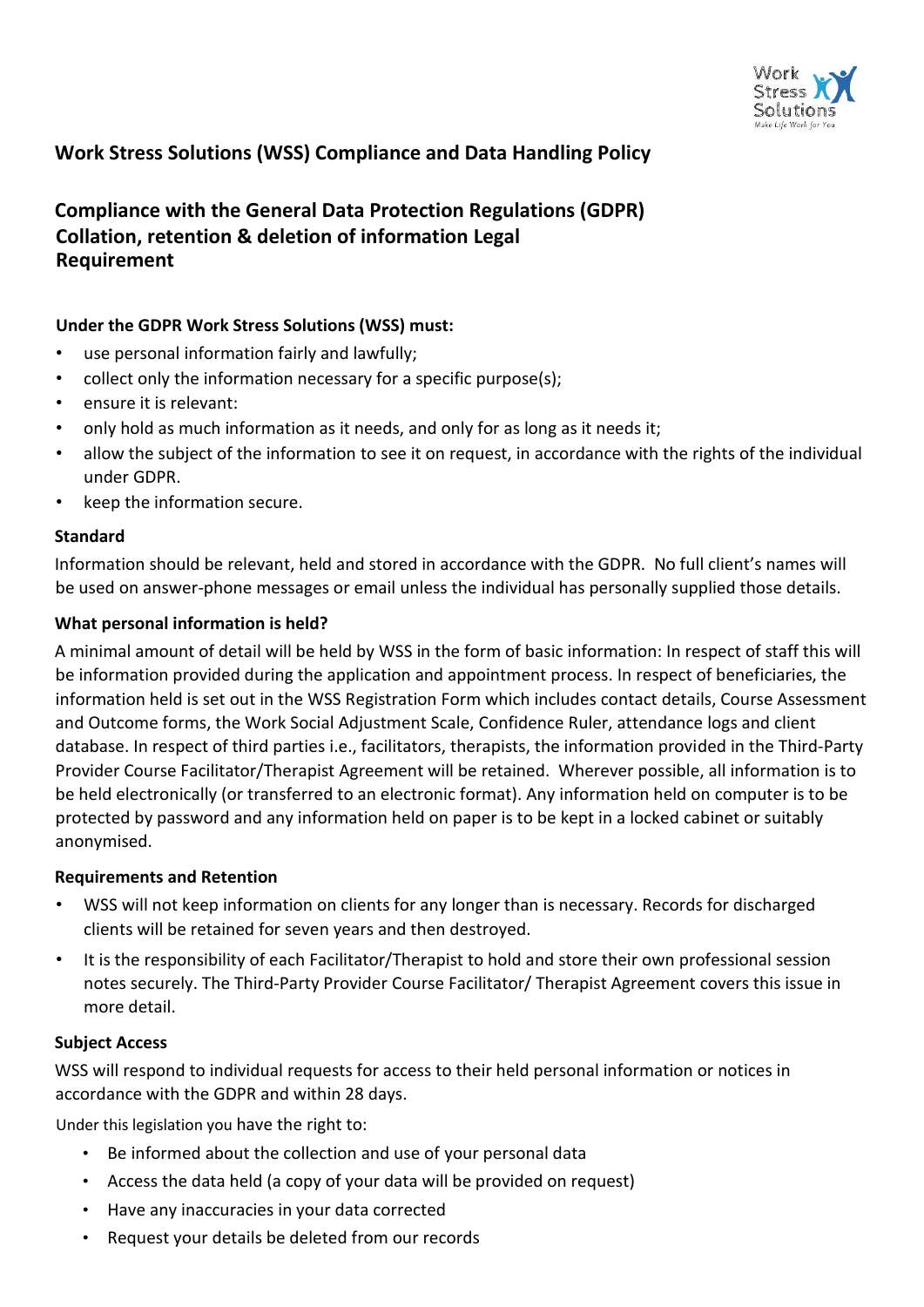• Request that the use of your personal data is restricted

You have the right to object to the use of your personal data at any time.

If you wish to exercise any of the rights outlined above, please contact admin@workstresssolutions.org.uk

This version was Revised on 14 May 2018

Policy Review Date: This policy will be reviewed every three years or earlier if legislation.